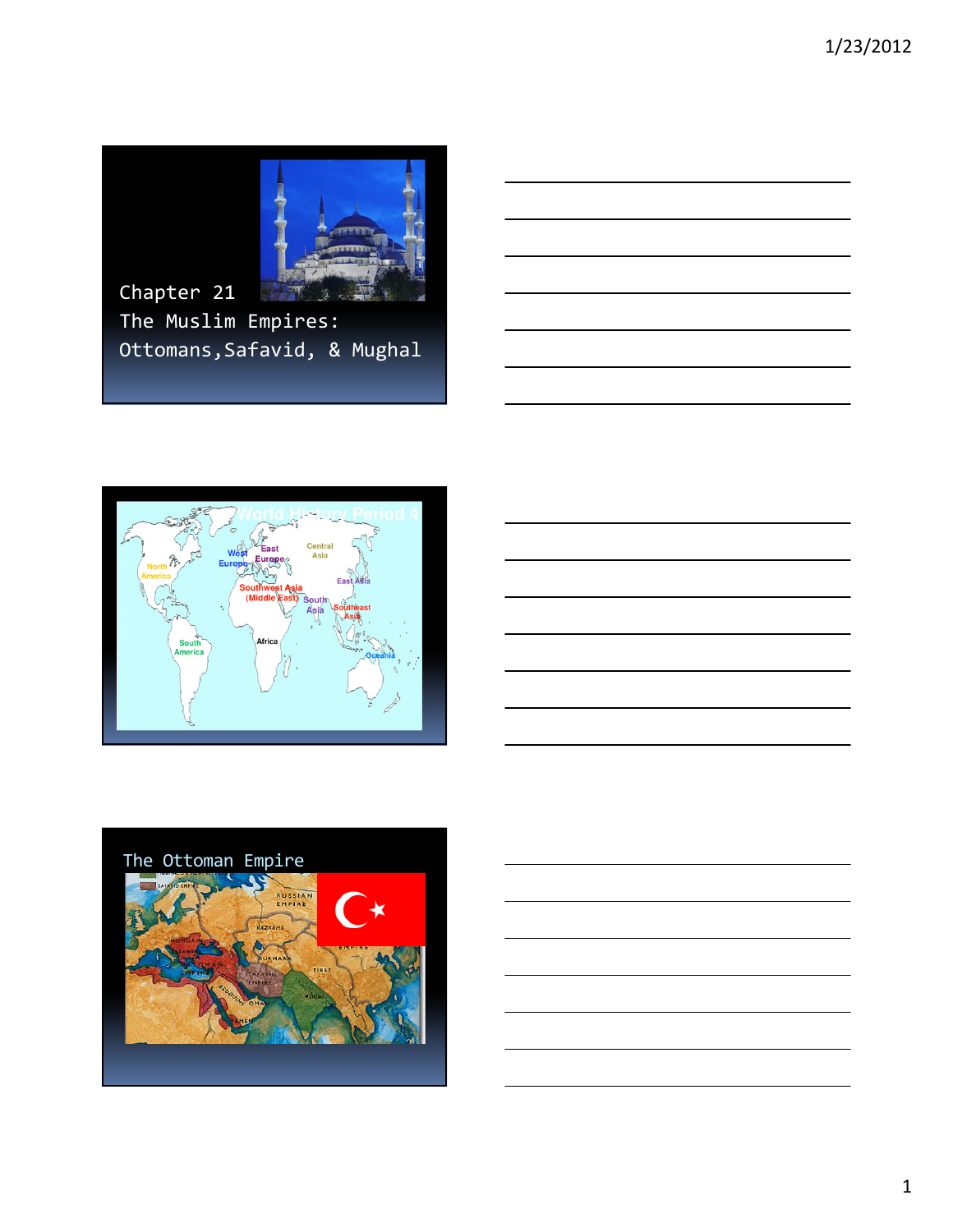

## Social

- 1. Ottoman- followed other islamic societies
- 2. Women were oppressed/treated as property



# Political & Interaction

- 1. Ottoman Janissaries were conscripted European children
- 2. Janissaries eventually controlled the Ottoman government
- 3. Interaction with Europeans
- 4. Europeans allied with Ottoman in wars

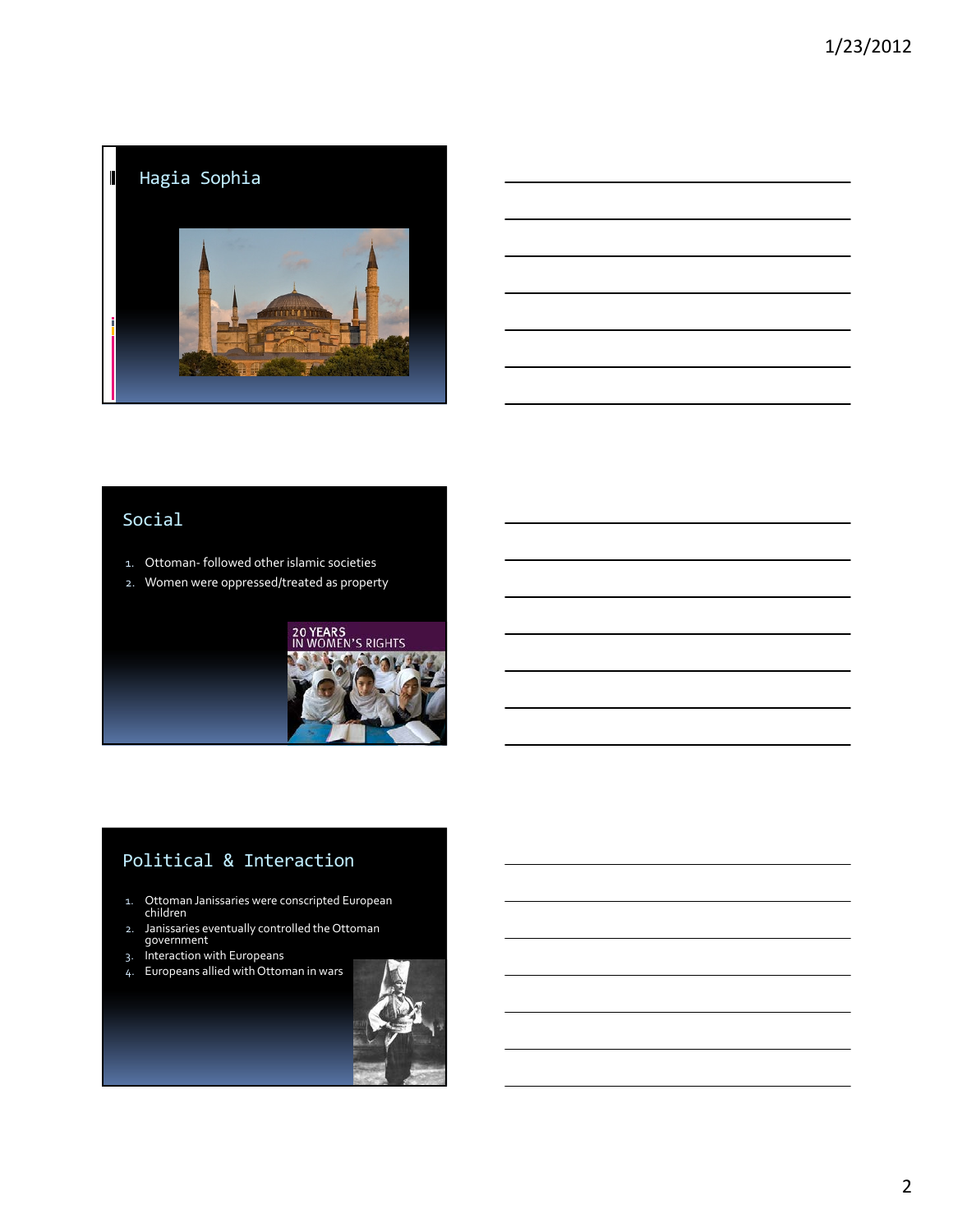# Cultural & Economic

- 1. Great patrons of the arts
- 2. Built great mosques & converted churches
- 3. Worldwide exchange with Europeans





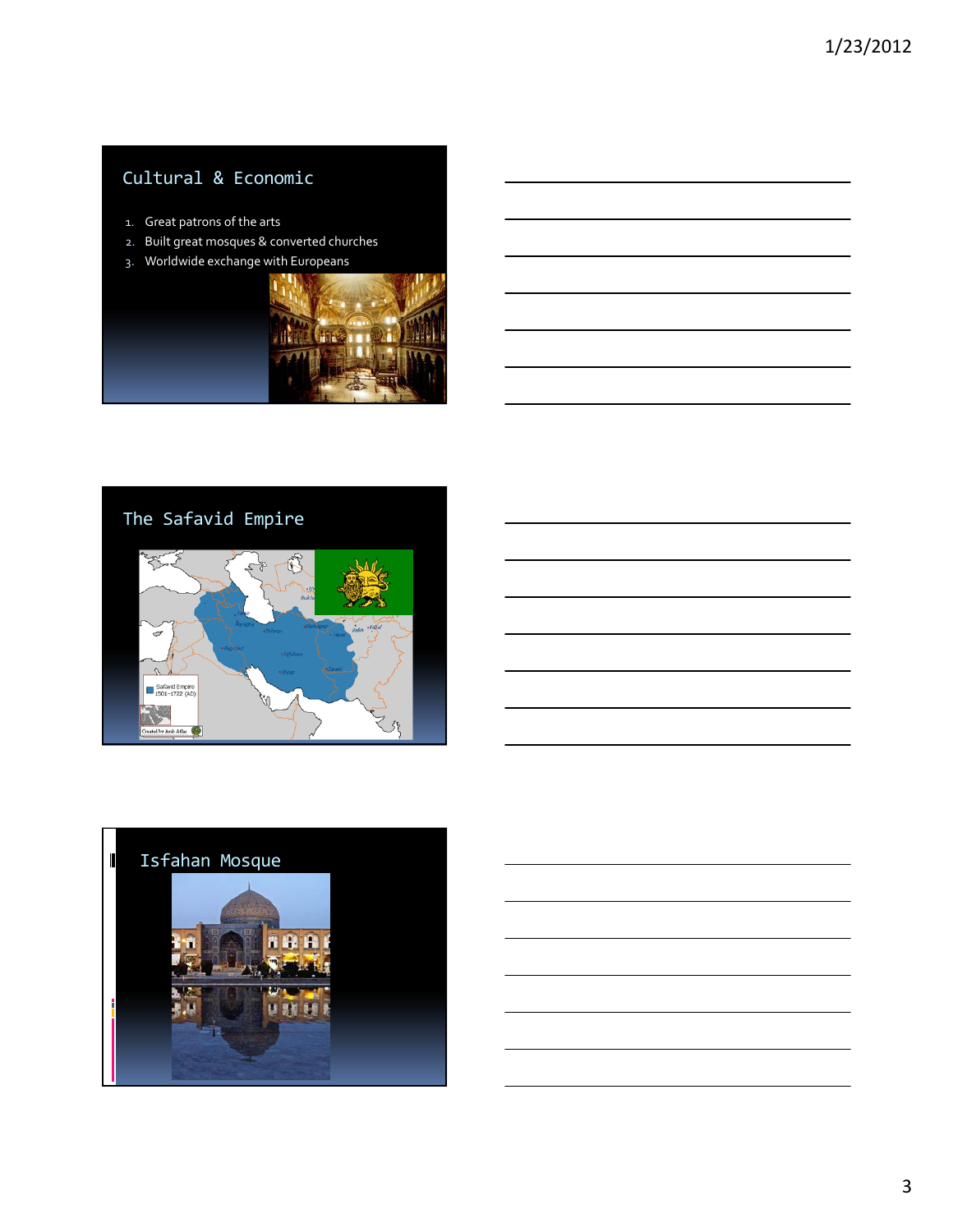## Social

- 1. Persian supplemented the Turkish Language
- 2. Mullah's helped convert population to Shi'ism
- 3. Women faced legal & social disadvantages



### Political and Interaction

- 1. Imperial bureaucracy
- 2. Headed by Turkish warrior nobles & monarchs
- 3. Recruited Persians to counterbalance Turks
- 4. Monopolized firearms & sought Western knowledge
- 5. Encouraged foreign and domestic trade



### Culture and Economic

- 1. Built roads, rest houses, public baths
- 2. Encouraged great architecture used in Mosques
- 3. Religion based on Shia'ism
- 4. Trade

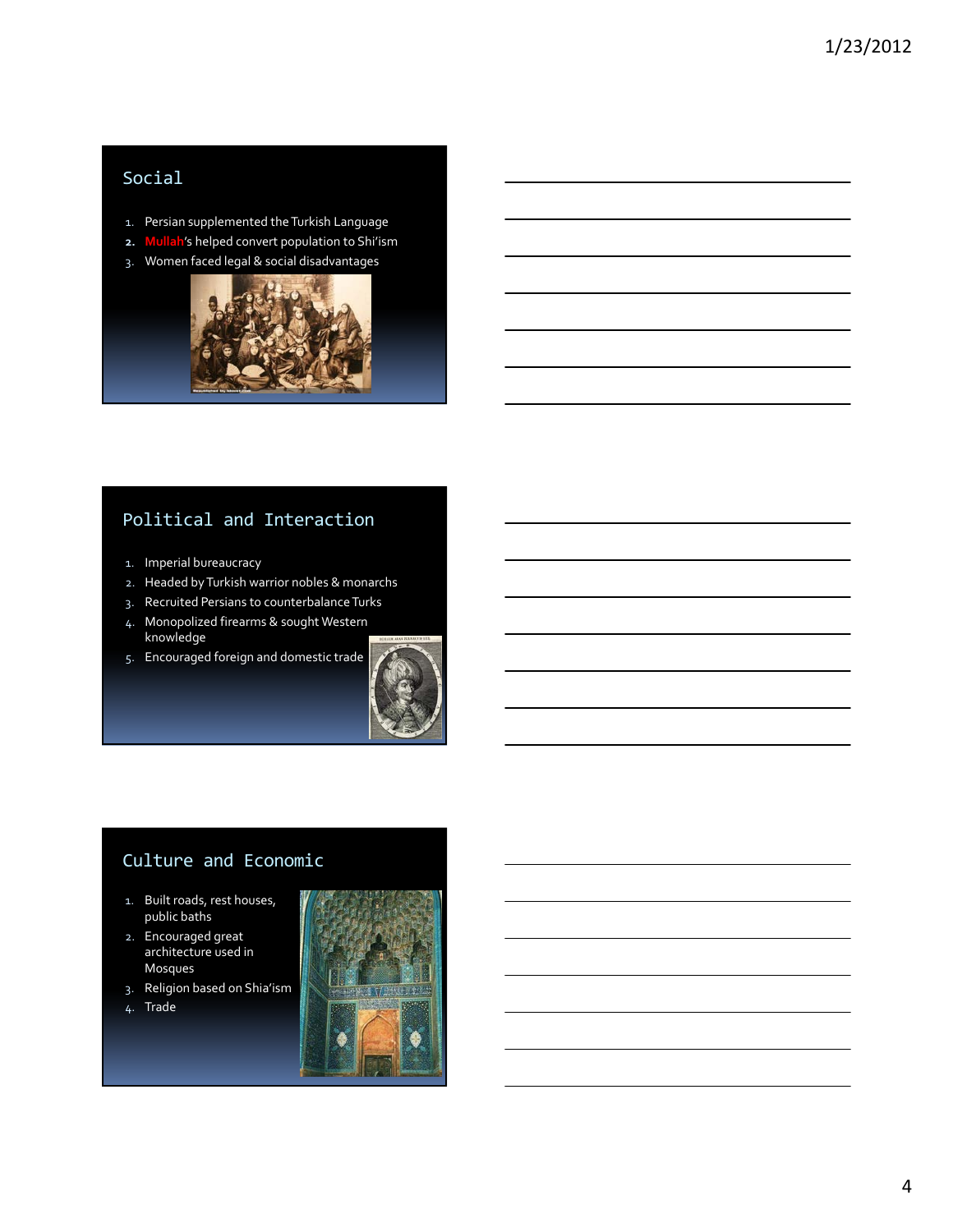# The Mughal Empire



## Social and Political

- 1. Social hierarchy based on economic power
- 2. Capital-Dehli
- 3. Women pushed up in society during this period
- 4. Traditions like sati and purdah prohibited for women



# Interaction and Culture

- 1. Expanded territory and trade increased
- 2. Art and Architecture-Taj Mahal
- 3. Creation of new religion- <mark>Din-i-Ilahi</mark>